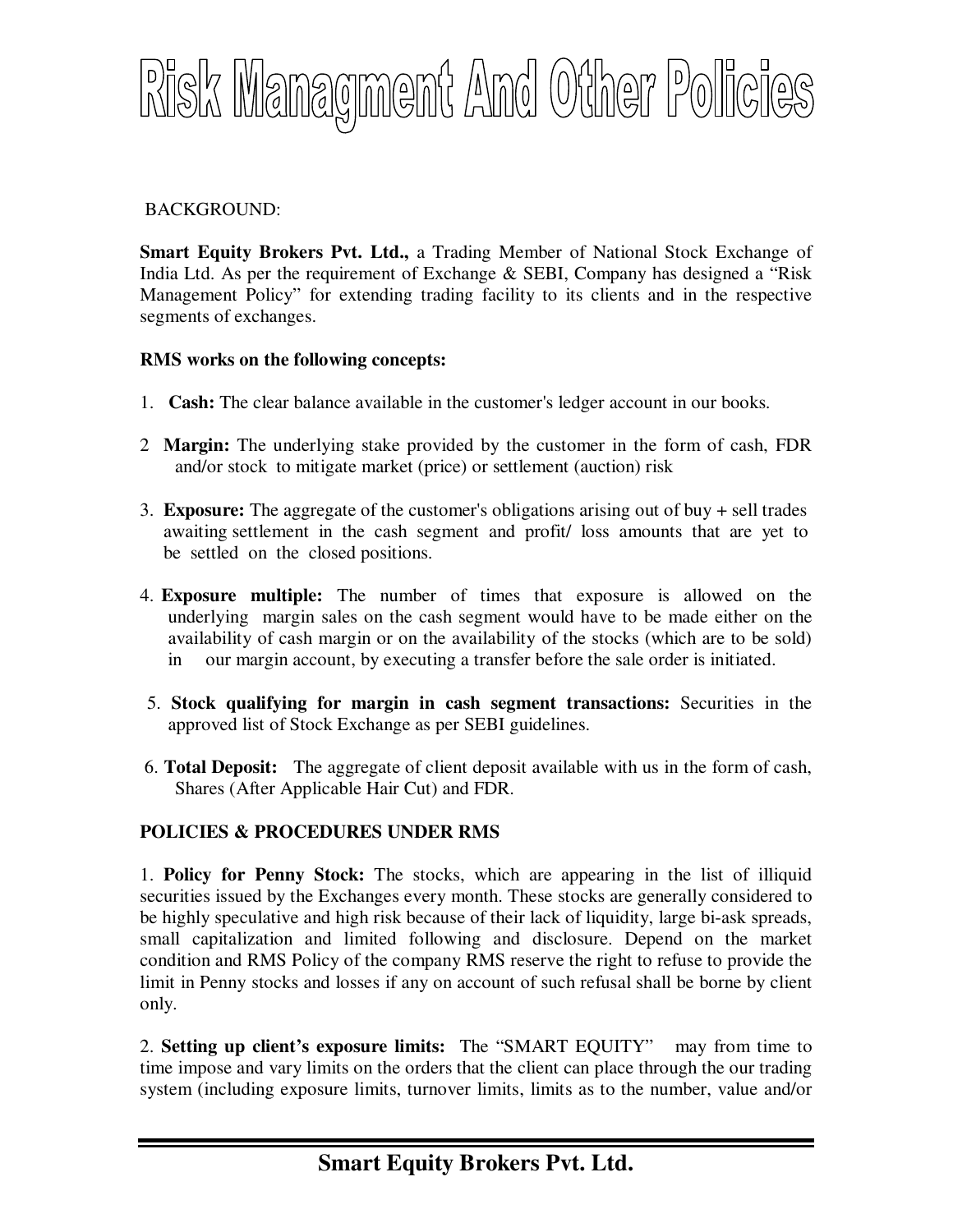

kind of securities in respect of which orders can be placed etc.). The client is aware and agrees that the "SMART EQUITY" may need to vary or reduce the limits or impose new limits urgently on the basis of the "SMART EQUITY" risk perception and other factors considered relevant by to us including but not limited to limits on account of exchange/SEBI directions/limits (such as broker level/market level limits in security specific/volume specific exposures etc.), and the "SMART EQUITY" may be unable to inform the client of such variation reduction or imposition in advance.

The client agrees that the "SMART EQUITY" shall not be responsible for such variation, reduction or imposition or the client's inability or route any order through the "SMART EQUITY" trading system on account of any such variation, reduction or imposition of limits. The Client further agrees that the "SMART EQUITY" may at any time, at its sole discretion and without prior notice, prohibit or restrict the client's ability to place orders or trade in securities through the "SMART EQUITY" , or it may subject any order place by the client to review before its entry into the trading systems any my refuse to execute/allow execution of orders due to but not limited to the reason of lack of margin/securities or the order being outside the limits set by us/exchange/SEBI and any other reasons which the "SMART EQUITY" may deem appropriate in the circumstances. The client agrees that the losses, if any on account of such refusal or due to delay caused by such review, shall be borne exclusively by the client alone.

We have margin based RMS System, Total deposits of the clients are uploaded in the system and client may take exposure on the basis of margin applicable for respective security as per VAR based margining system of the stock exchange and/or margin defined by RMS based on their Risk Perception. Client may take benefit of "credit for sale" i.e. benefit of share held as margin by selling the same by selection Delivery option through order entry window on the trading platform, the value of share sold will be added with the value of deposit and on the basis of that client may take fresh exposure.

3. **Applicable Brokerage Rate:** Exclusive of Stamp duty, Service tax, STT (Securities Transaction Tax) and any other statutory levies Brokerage will be charged within the limits prescribed by SEBI/Exchange. It is hereby further, clarified that brokerage on option contract shall be charged on the premium amount at which the option contract was bought or sold, not on the strike price of the option contract. Subject to revision at our sole discretion and as informed by a circular sent by ordinary post/courier services/email. It would be the duty of client to note the said charges regularly and periodically and shall not raise any dispute or claim in respect to said charges at any later stage. Further it is clarified that the above mentioned charges could vary from client to client at the sole discretion of SIL and No client would have any right to compare or claim charges charged from other client by SIL

4. **Imposition of penalty charges:** The Client agrees that the "SMART EQUITY" may impose fines / penalties for any orders / trades / deals / actions of the client which are contrary to this agreement / rules / regulations / bye laws of the exchange or any other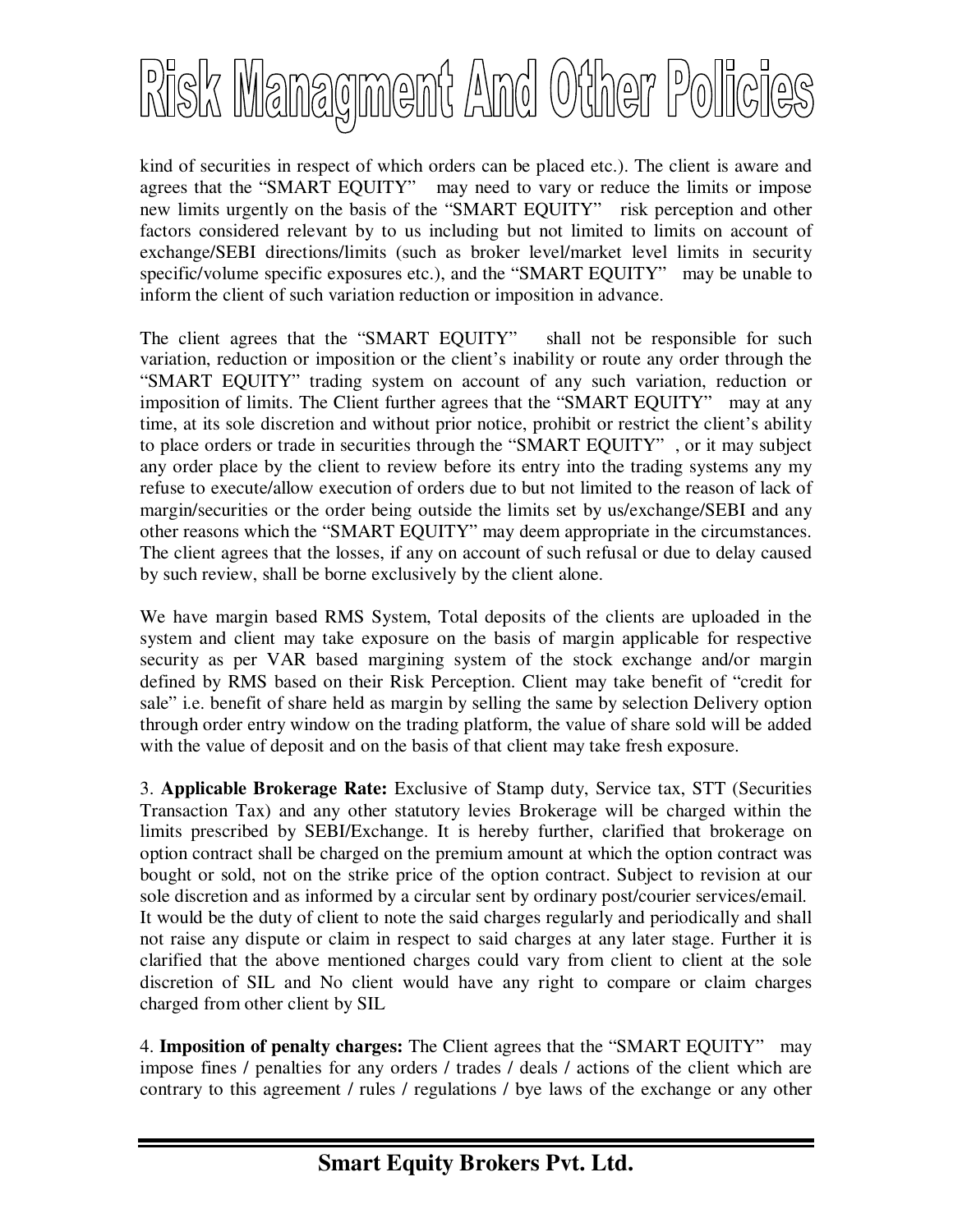

law for the time being in force, at such rates and in such form as it my deem fit. Further where the "SMART EQUITY" has to pay any fine or bear any punishment from any authority in connection with / as a consequence of /in relation to any of the orders / trades / deals actions of the client, the same shall borne by the client.

5. **The right to sell client's securities or close client's positions, without giving notice to the client, on account of non payment of client's due:** Without prejudice to the our other rights (Including the right to refer the matter to arbitration), the "SMART EQUITY" shall be entitled to liquidate /close out all or any of the clients position without giving notice to the client for non payment of margins or other amounts including the pay in obligation, outstanding debts etc and adjust the proceeds of such liquidation/close out, if any, against the clients liabilities / obligation.

The client shall ensure timely availability of funds/securities in form and manner at designated time and in designated bank and depository account(s), for meeting his/her/its pay in obligation of funds and securities. Any and all losses and financial charges on account of such liquidations/closing out shall be charged to & born by the client. In case of securities lying in margin account/client beneficiary account and having corporate actions like Bonus, Stock split, Right issue etc, for margin or other purpose the benefit of shares due to received under Bonus, Stock split, Right issue etc. will be given when the shares is actually received in the "SMART EQUITY" designated demat account.

In case the payment of the margin/securities is made by the client through a bank instrument, the "SMART EQUITY" shall be at liberty to give the benefit/credit for the same only on the realization of the funds from the said bank instruments etc, at the absolute discretion of the "SMART EQUITY". Where the margin/security is made available by way of securities or any other property, "SMART EQUITY" has empowered to decline its acceptance as margin/security  $\&$ /or to accept it at such reduced value as the "SMART EQUITY" may deem fit by applying haircuts or by valuing it by marking it to market or by any other method as the "SMART EQUITY" may deem fit in its absolute discretion.

The "SMART EQUITY" has the right but not the obligation, to cancel all pending orders and to sell/close/liquidate all open positions/securities/shares at the pre-defined square off time or when Mark to Market (M-T-M) percentage reaches or crosses stipulated margin percentage, whichever is earlier, The "SMART EQUITY" will have sole discretion to decide referred stipulated margin percentage depending upon the market condition. In the event of such square off, the client agrees to bear all the losses based on actual executed prices, the client shall also be solely liable for all and any penalties and charges levied by the exchange $(s)$ .

6. **Shortages in obligations arising out of internal netting of traders:** "SMART EQUITY" shall not be obliged to deliver and securities or pay any money to the client unless and unit the same has been received by the "SMART EQUITY" from the exchange, the clearing corporation/clearing house or other company or entity liable to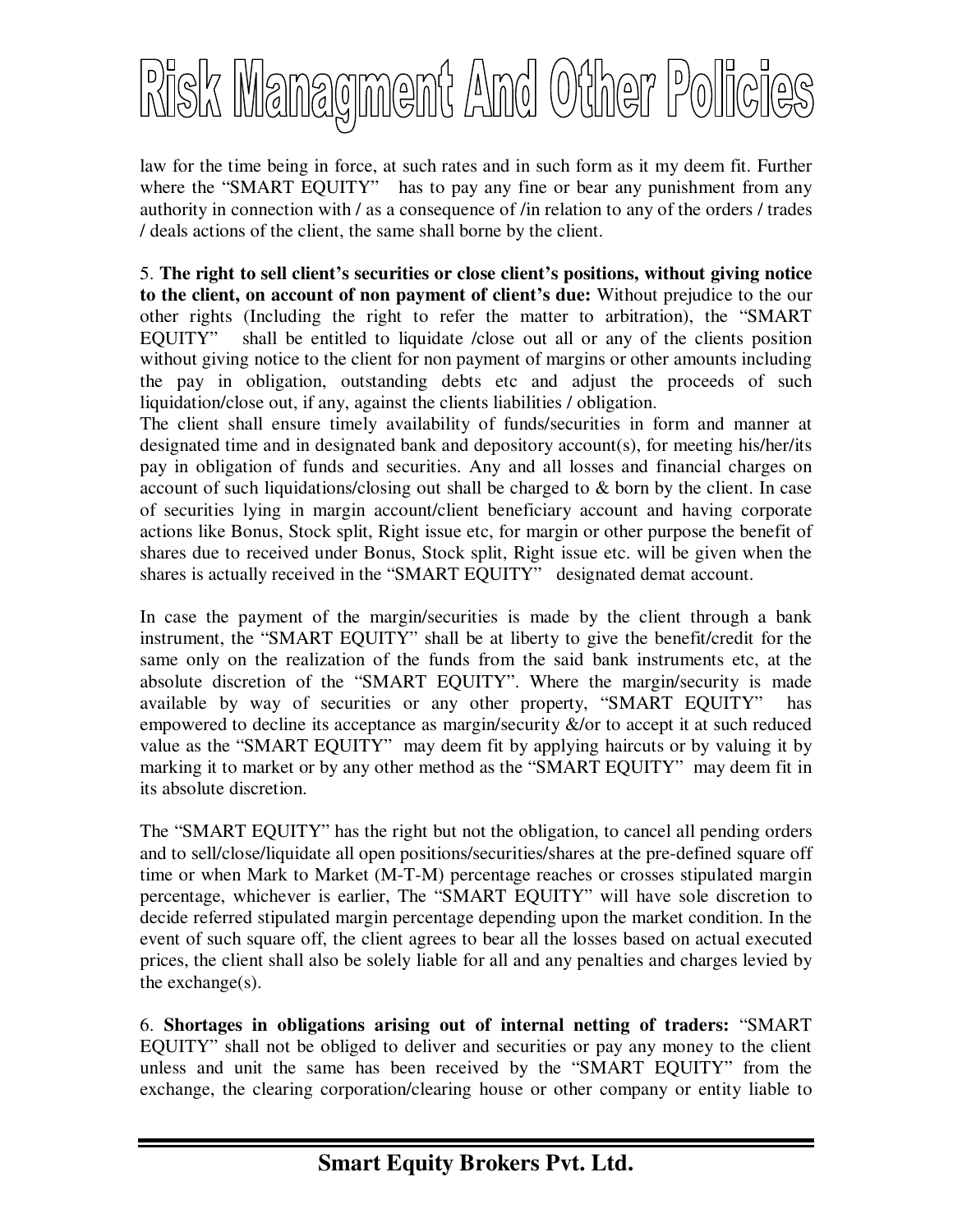

make the payment and the client has fulfilled his/her/its obligations first. The policy any procedure for settlement of shortage in obligations arising out of internal netting of the traders is as under:

- $\hat{\mathbf{v}}$  The Short delivering client is debited by an amount equivalent to 20% above of closing rate of day prior to pay in/Payout Day. The securities delivered short are purchased from market on T+2 day and the purchase consideration (inclusive of all statutory taxes & levies) is debited to the short delivering seller client along with reversal entry of provisionally amount debited earlier.
- $\div$  If securities cannot be purchased from market due to any force majeure condition, the short delivering seller is debited at the closing rate on T+2 day or Auction day on Exchange +10% where the delivery is matched partially or fully at the Exchange Clearing, the delivery and debits/credits shall be as per Exchange Debits and Credits.
- $\div$  In cases of securities having corporate actions all cases of short delivery of cum transactions which cannot be auctioned on cum basis or where the cum basis auctioned on cum basis or where the cum basis auction payout is after the book closure/record date, would be compulsory closed out at higher of 10% above the official closing price from first trading day of the settlement till the auction day.
- $\triangleleft$  Conditions under which a client may not be allowed to take further position or the broker may close the existing position of a client.
- $\div$  We have margin based RMS system. Client may take exposure up to the amount of margin available with us. Client may not be allowed to take position in case of non-availability/shortage of margin as per our RMS policy of the company. The existing position of the client is also liable to square off/close out without giving notice due to shortage or margin/non making of payment for their paying obligation/outstanding debts.

7. **Temporarily suspending or closing a client's account at the client's request:** On the request of the client in writing, the client account can be suspended temporarily and same can be activated on the written request of the client only. During the period client account is suspended, the market transaction in the client account will be prohibited. However client shares/ledger balance settlement can take place.

On the request of the client in writing, the client account can be closed provided the client account is settled. If the client wants to reopen the account in the case client has to again complete the KYC requirement.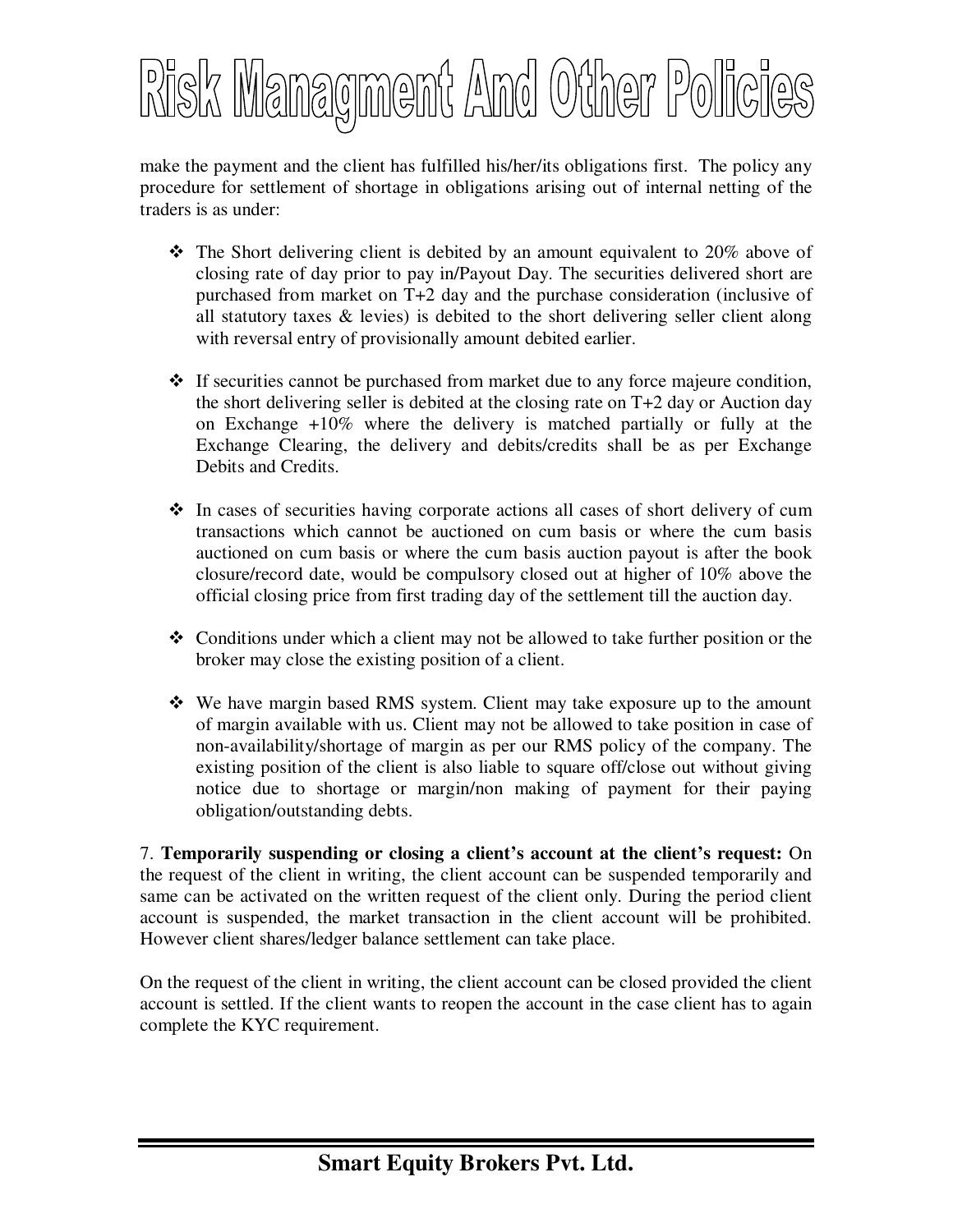

**8. Deregistering a client :** Not with standing anything to the contrary stated in the agreement, the "SMART EQUITY" shall be entitled to terminate the agreement with immediate

effect in any of the following circumstances:

- $\div$  If the action of the client are prima facie illegal/improper or such as to manipulate the prices of any securities or disturb the normal/proper functioning of securities or disturb the normal/proper functioning of the marketing, either alone or in conjunction with others.
- $\cdot \cdot$  If there is any commencement of a legal process against the client under any law in force;
- $\triangle$  On the death/lunacy or other disability of the Client;
- $\hat{\cdot}$  If the client being a partnership firm, has any steps taken by the Client and/or its partners for dissolution of the partnership;
- $\cdot \cdot$  If the Client suffers any adverse material change in his/her/its financial position or default in any other agreement with the "SMART EQUITY" ;
- $\hat{\mathbf{v}}$  If there is reasonable apprehension that the Client unable to pay its debts or the Client has admitted its inability to pay its debts, as they become payable;
- $\cdot \cdot$  If the Client is in breach of any term, condition or covenant of this Agreement;
- $\div$  If the Client has made any material misrepresentation of facts, including (without limitation) in relation to the Security
- If a receiver, administrator or liquidator has been appointed or allowed to be appointed of all or any part of the undertaking of the Client;
- $\cdot \cdot$  If the Client have taken or suffered to be taken any action for its reorganization, liquidation or dissolution;
- $\cdot \cdot$  If the Client has voluntarily or compulsorily become the subject of proceedings under any bankruptcy or insolvency law or being a company, goes into liquidation or has a receiver appointed in respect of its assets or refers itself to the Board for Industrial and Financial Reconstruction or under any other law providing protection as a relief undertaking:
- If any covenant or warranty of the Client is incorrect or untrue in any material respect

9. **Inactive Client account:** - Client account will be considered as inactive if the client does not trade for the period of twelve months. Calculation will be done at the beginning of every month and those clients who have not traded even a single time will be considered as inactive, the shares/credit ledger balance if any will be transferred to the client within one week of the identifying the client as inactive. The client has to make written request for reactivation of their account.

Trading in Exchange is in Electronic Mode, based on VSAT, leased line, ISDN, Modern and VPN, combination of the technologies and computer systems to place and route orders. I/we understand that there exists a possibility of communication failure or system